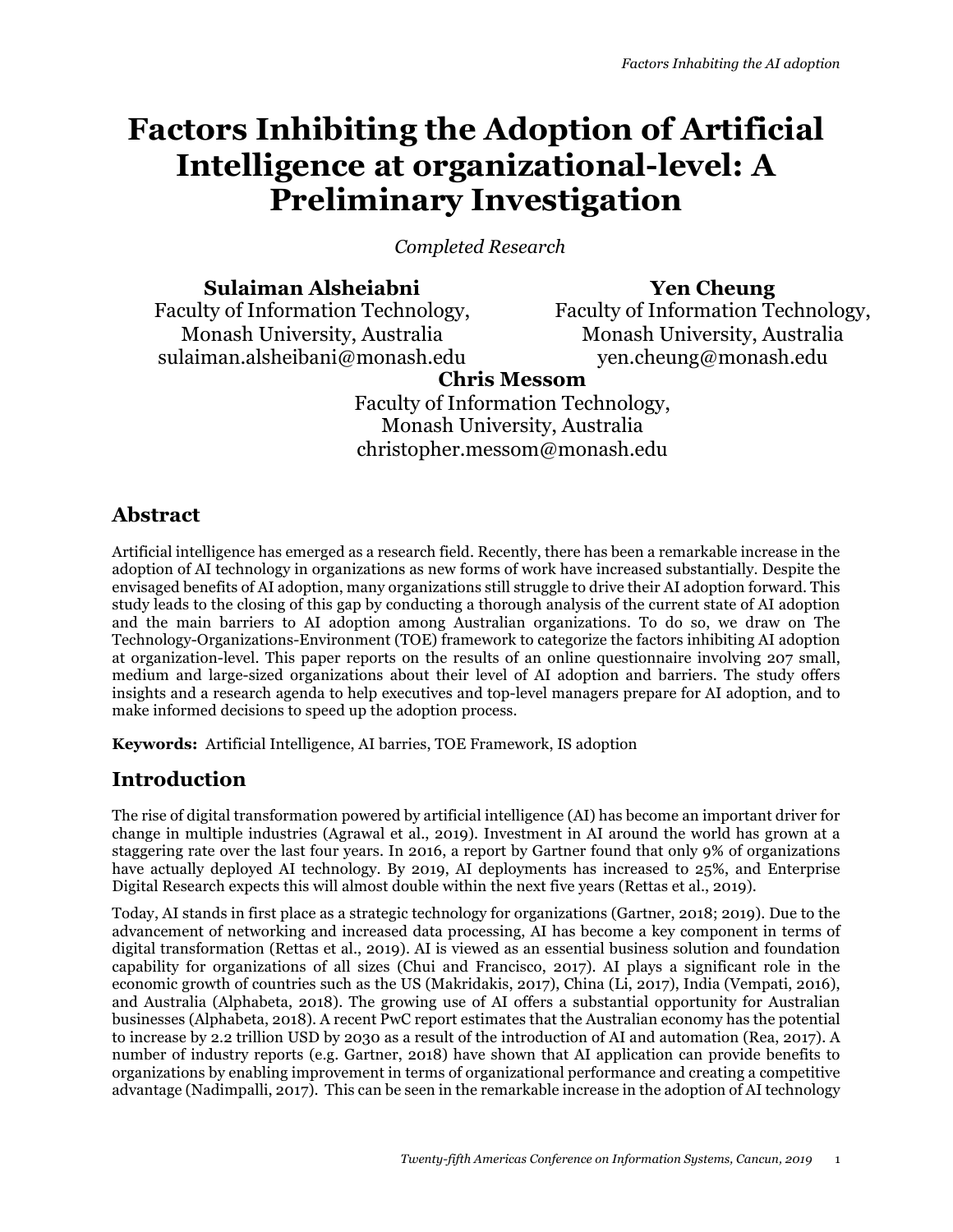in organizations, resulting in increased revenue, reduced costs and improved business efficiency (Gartner, 2019).

Even though bringing AI into an organization provides numerous benefits due to the increased generation of computational data power, it has not yet achieved conventional adoption (Ramaswamy, 2019). Evidence shows that a large group of organizations are still at the gathering information (pre-adoption) stage with regard to adopting AI (Gartner, 2018). A recent industry report has shown that AI and its adoption in the Australian context is still low (ACS, 2017; Infosys, 2018; Seo, 2019). Many organizations appear to still be at the stage of deciding how to create a business case for AI implementation, and the necessary organizational skills needed to evaluate, build and deploy AI solutions, and are unclear what AI can be used for in a business context (Bundy, 2017; Bughin et al., 2017; Fleming et al., 2017; Ransbotham et al., 2018). Furthermore, a study of business leaders by Alphabeta has indicated that only 9% of Australian organizations are making sustained investment in AI and automation, compared with more than 25% in the US (Alphabeta, 2018). This provides ample support for the utilization of Australian organizations in our study of barriers to AI adoption. Therefore, it essential to develop a holistic view of the nature of AI barriers that lead project participants to avoid AI adoption.

Although many organizations around the world are adopting AI, little empirical research on AI adoption has been conducted (Alsheibani et al., 2018). Furthermore, a study of barriers to AI adoption at the organization level have remained underrepresented in the literature. Therefore, this is one of the first studies in the information systems (IS) literature exploring the organizational barriers of AI that might complicate a comprehensive change. To fill the gap, this study investigates the barriers to the development and implementation of AI on the part of Australian organizations. Moreover, this research provides empirical evidence that the overcoming of barriers to AI leads to increased AI adoption, which in turn leads to a higher degree of practicing AI. This research aims to determine the barriers that prevent the mainstream adoption of AI technology. Accordingly, this study also reviews the literature related to the emerging AI concept, and the barriers relating to the adoption of AI technology. For this purpose, we have defined two research questions: *RQ 1: What stage are Australian organizations at in the adoption of AI technology? RQ 2: Which barriers need be overcome for the successful adoption of AI in the Australian context?* To answer these research questions, we offer an examination of three broad topical themes with regard to AI adoption over a set of organizations, to identify the factors which impact AI adoption. The findings also suggest strategies for organizations intending to overcome such barriers. From the results obtained, we offer a number of recommendations for overcoming some of the AI barriers identified, and identifying future lines of research. Given that this research is one of the early attempts to develop organizational level AI adoption, we believe that the results will provide organizations with insight into the successful adoption, evaluation and leveraging of AI.

# **Theoretical Background**

### *Artificial Intelligence*

AI has become one of the key technologies being considered by organizations worldwide (Gartner, 2018). Initially, the notion of AI is in itself was nothing new. It was developed in the 1950s as a computer science discipline in the United States. It has remained a persistent theme in science fiction ever since its introduction by Professor John McCarthy at a conference held at Dartmouth in 1956, where he described AI as the '…science and engineering of making intelligent machines, especially intelligent computer programs'(McCarthy, 1955. p. 423). During the 1980s, AI research in the United States declined (Charniak, 1985) and, in fact, the whole period from the 1960s to the 1980s was one when confidence in the prospects of AI subsided. It was presumed that AI would not work and this period became one of the so-called "AI winters" (Thompson, 2008). Although Lightill (1983) addressed the concept of automation and the use of robots as the fundamental core of AI research, logic programming was introduced in Europe to offer the perceived advantages of programming using Horn clauses (Charniak, 1985). Today, the focus of AI is very different from that of the past 60 years (Yunhe, 2016). It is starting to become an essential feature of almost all industries (Bollier, 2017). The concept of AI consists of a comprehensive set of training computers that aim to do tasks involving human intelligence. AI encompasses many different aspects, including machine learning, deep learning, expert systems, and robotics (Purdy and Daugherty, 2016). However, as noted previously, no common understanding of AI currently exists. Therefore, this study refers to AI as a set of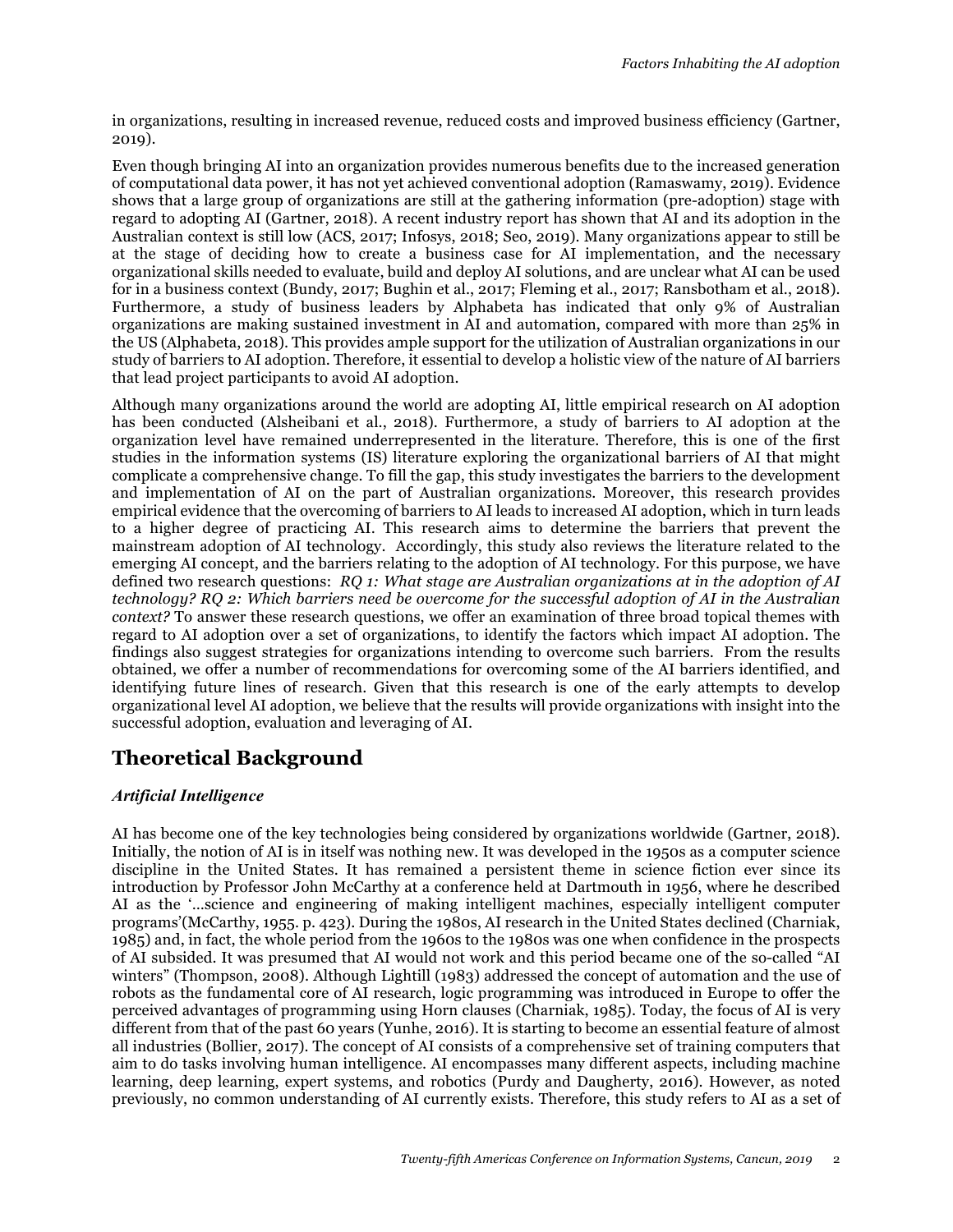tools and technologies that has the ability to augment and enhance organizational performance. This is achieved by creating "artificial" systems to solve complex environmental problems, with "intelligence" being the simulation of human-level intelligence.

#### *Technology Innovation and Barriers to AI adoption*

This study aims to use the literature of IS adoption along with that of prior AI research to study the barriers to new AI approaches. In the discipline of IS/IT, the terms 'barriers' or 'inhibitors' are usually used to state the factors that negatively affect an organization's ability and decisions to implement (Othman, 2016; Sadhya and Sadhya, 2018). To date, a considerable amount of empirical IS research has focused on understating the barriers to technology adoption innovation such as that of Cabanillas et al. (2018); Meske et al. (2018); Sadhya et al. (2018); Caguiat et al. (2017) and Ngah et al. (2015). These studies highlight the barriers that can be used by policy-makers to show how political and economic decisions impact on a country's development. Furthermore, numerous domains have been studied in terms of adoption 'barriers' or 'inhibitors' to allow organizations to benefit from adopting innovation. For example, business intelligence (Audzeyeva et al., 2016), cloud computing (Doherty et al., 2015), EDI (Cox and Ghoneim, 1996), and knowledge management (Hawk et al., 2009). Findings from a review of the literature on adoption innovation have identified different barriers that need to be considered when viewing the situation from organization level. These include lack of top management support (Cox and Ghoneim, 1996; Mergel, 2018), lack of knowledge and awareness (Ebu et al., 2015), lack of government regulation (Cox and Ghoneim, 1996; Kruse et al., 2016; Mergel, 2018), lack of skills (Ransbotham et al., 2017), resistance to change (Kruse et al., 2016; Mergel, 2018), incompatibility and interoperability problems, initial cost, and security and privacy risks (Cox and Ghoneim, 1996; Mergel, 2018; Ransbotham et al., 2017).

There is currently a need, however, for further exploration of the main barriers that are important in organization with regard to AI adoption in Australia. Therefore, the purpose of this study is to reveal which of the main barriers that are commonly encountered, are most relevant in terms of AI integration at the organizational level at the present time. We argue that recognizing such barriers can lead to increased AI adoption, which, in turn, leads to a higher degree of practising AI. To address these challenge to AI adoption, we propose to examine the barriers to AI adoption at the organizational level. AI offers a new strategic approach towards business decision-making, resulting in new ways to create value, which is not well understood (Chui and Francisco, 2017; Ransbotham et al., 2018). Given the unique nature of AI regarding its values, resources, and technical knowledge, a theoretical structure for AI barriers needs to take into account the necessary capabilities to manage and adopt such innovation. Moreover, as with AI adoption (Alsheibani et al., 2018), the barriers to AI adoption are not limited to the technical context, but also relate to the skills, data, processes, structures, and strategies of an organization (Alsheibani et al., 2018; Li and Du, 2017). Therefore, drawing upon the Technology-Organization-Environment (TOE) framework (Tornatzky and Fleischer,1990) the main barriers to AI adoption can be encapsulated in three main groups. The TOE framework has been widely used in IS research to analyse how IT provides both added value and a competitive advantage for organizations. Furthermore, the research is in line with calls made by Cabanillas et al., (201), Dremel (2017) and Sadhya (2018) to conduct research into the barriers of technology adoption using the TOE framework.

The first is environmental barriers. The environmental barrier categories include consumer trust, and regulatory acceptance (Grosz et al., 2016; Ransbotham et al., 2017). Contrary to the benefits of AI technology (Ransbotham et al., 2018) followers of the technology have express similar to other digital innovation that depends on both customer data and customers' trust. The AI characteristic like mimic human intelligence creates new management issue for legal activities. Furthermore, government regulatory issues have not yet cove with AI technology. AI offers a new strategic approach towards business decisionmaking resulting in new ways to create value, which are not well understood (Chui and Francisco, 2017; Ransbotham et al. 2018). According to Mckinsey Global report (2018), the implementation of AI at organizations poses crucial challenges that cut across developers, government, and employees (Chui et al., 2018). Therefore, we suggest that government regulation is essential to building trust in AI.

Second, there are organizational barriers. The organizational barrier categories are related to a lack of top management support, a lack of AI skills and employee fear of change (Bughin et al., 201; Ransbotham et al., 2017; Sikka, 2017). There is also lack of top management support, which is interpreted as a lack of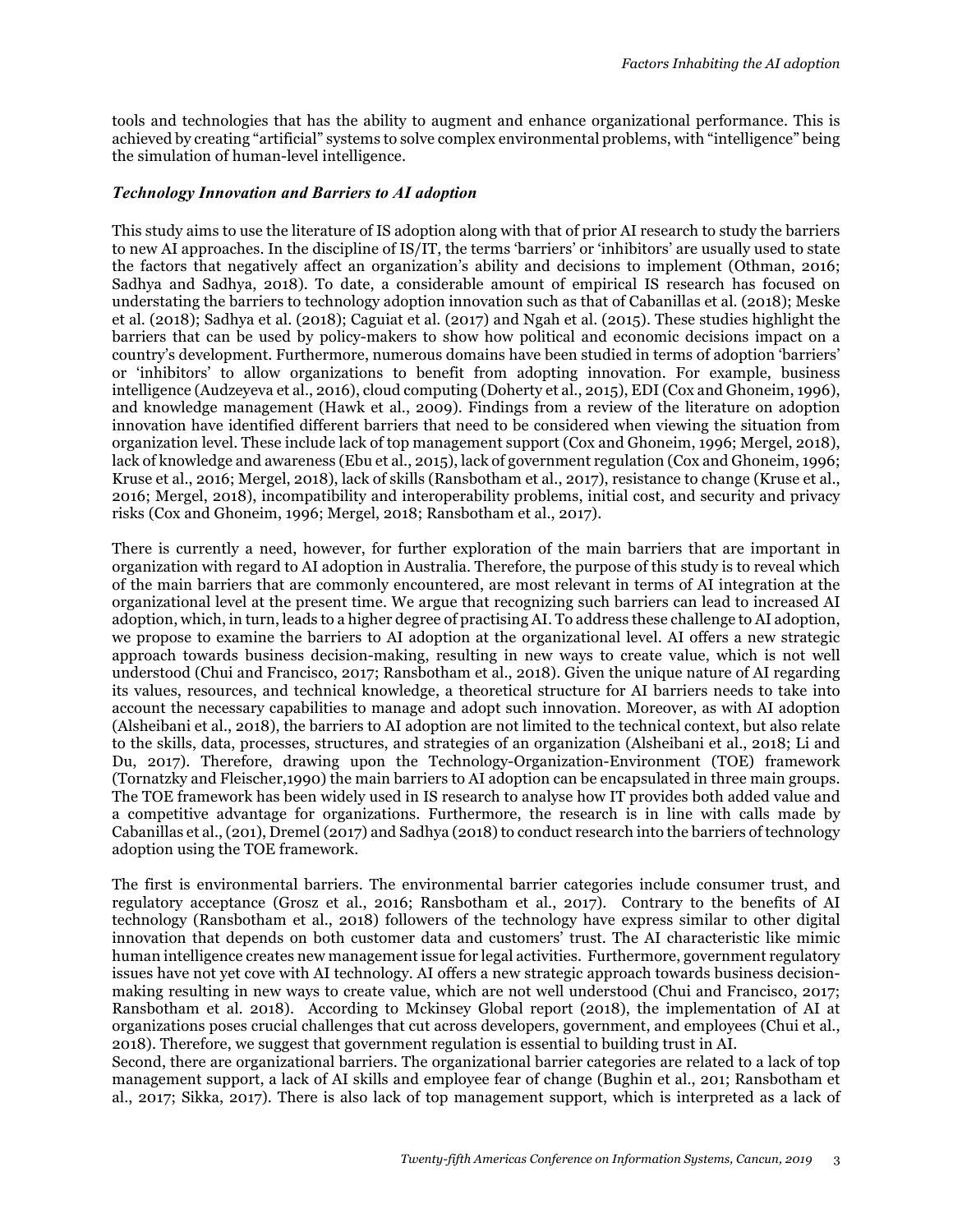managerial skills associated with managing organizational adaptations to AI. Strong top management support goes hand-in-hand with AI adoption (Chui and Francisco, 2017). Previous research has suggested that top management has a positive influence on the adoption of new technology. AI skills refer to the skills needed to create artificial intelligence technologies including data, tools and developers (Chui and Francisco, 2017). We argue, when organizations come up against barriers in terms of making organizational change, that there is a need to develop a business case for AI implementation.

The final type of barrier is technical. The technical or technological barriers include all the relevant internal and external technologies available within the organization. The technological barrier category includes security, and limited technology capabilities (Bughin et al., 2017; Ransbotham et al., 2017). Technology capabilities refer the availability of the essential organizational resources for AI adoption. Regardless of how advanced organizations are in terms of technology deployment AI implementation dependence on a digital foundation develops as each new generation of innovation builds on the previous one (Ransbotham et al. 2018). Furthermore, the global development of AI adoption has aroused concern about its security (Brynjolfsson and Mcafee, 2018). Recent studies have argued that AI may surpass human intelligence (Shah, 2018), and the need to study the security concern related to AI. Thus, the barriers we have chosen are an assumption based on practice from related research domains and experience (Webster & Watson, 2002).

## **Methodology**

Due to the novelty of AI adoption, we first conducted a comprehensive review of the literature, followed by a quantitative approach using a survey to collect data. Investigating the barriers to AI adoption at an early stage is challenging, as multiple aspects may need to be taken into consideration. First, we conducted a rigorous literature review to ground the main topics of interest including the barriers and drivers of AI adoption for the creation of a structured survey. Literature reviews target the construction of an intellectual structure of identifying fields which need to be mapped, consolidated and evaluated (Creswell, 2014). Next, the quantitative method was used to identify barriers that impact upon an organization's for AI adoption. Therefore, the survey instrument is applicable for understanding a phenomenon still in the early stages of development (Creswell, 2014; Edmondson and McManus, 2007). The questionnaire for the present study was designed based on the development guidelines in the literature (Cabanillas et al., 2018; Ghazilla et al., 2015; Doherty et al., 2013) to provide a good starting point for an in-depth exploration. Previous research from the literature (Bughin et al., 2017; Ransbotham et al., 2017) had considerable influence with regard to the use of validated measures wherever possible to relate to the adoption of AI technology. The preliminary questionnaire was presented to experienced academic researchers and IT experts in order to validate it (Cabanillas et al., 2018). The unit of analysis in this research were senior managers, especially those who were in immediate charge of information systems in both private and public organizations in Australia. To access the relevant population, an online questionnaire was distributed by sending the survey link to potential respondents via the www.LinkedIn.com website. The online questionnaire was distributed between 28 August 2018 and 28 September 2018. In total 950 organizations were randomly selected from the Australian LinkedIn business directory, comprising Australian industry from various levels and sectors. All organizations were approached by sending the survey link to potential respondents via the www.LinkedIn.com network using the snowball sampling technique. This technique helped gain representation from various levels, backgrounds, gender and age groups, and from a wide geographical area (Harrigan et al., 2008). In total, 207 participants from all Australian industries participated in the research, giving a response rate of 37.75%. The data was analysed using SPSS 23.0. The descriptive Analysis of the respondents are shown in Table 1.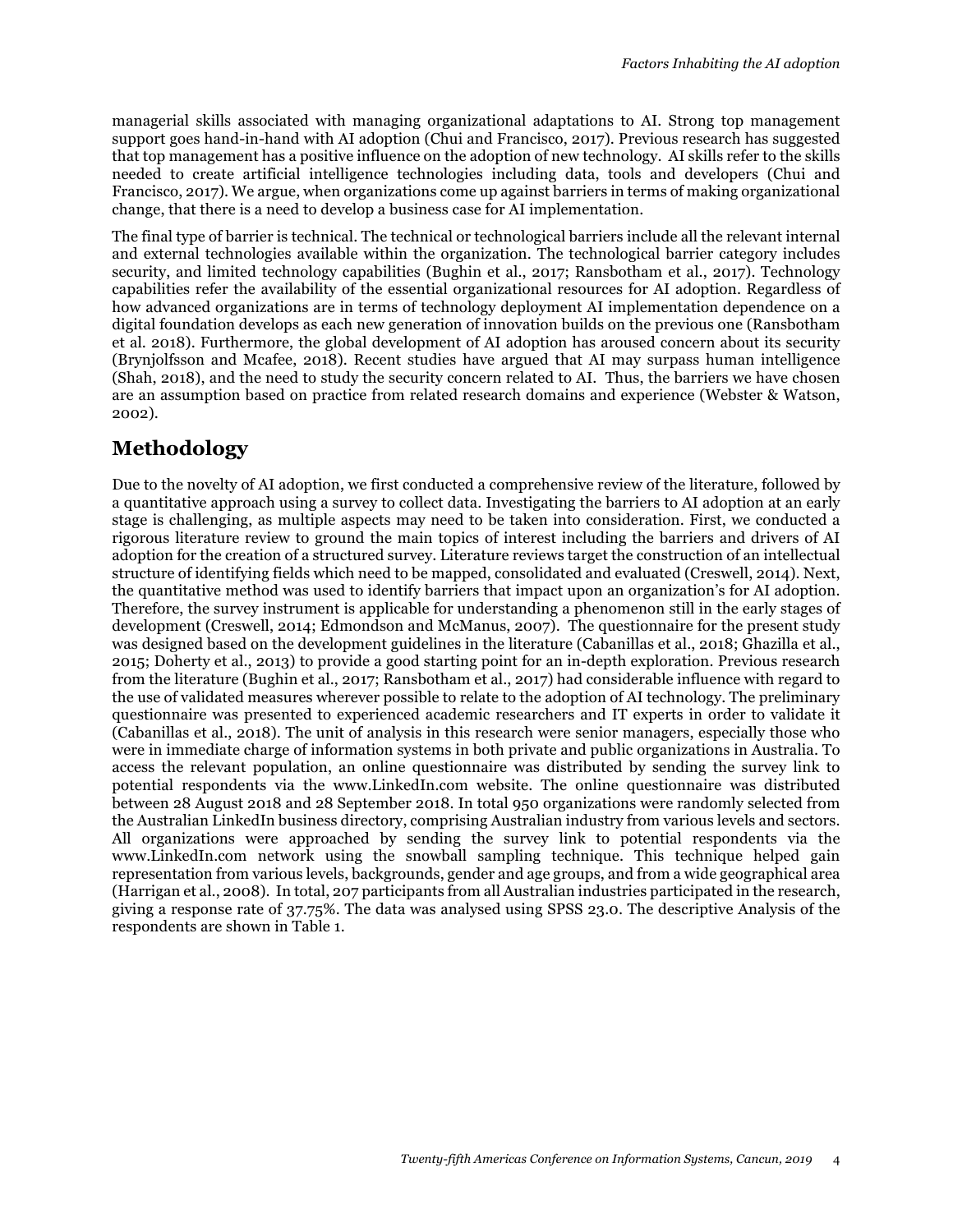| Demographic Variables |                                   | Percent | Demographic Variables | Percent                |       |
|-----------------------|-----------------------------------|---------|-----------------------|------------------------|-------|
|                       |                                   | age     |                       |                        | age   |
| Indust                | Agriculture, Forestry and Fishing | 1.0%    | Job                   | AI specialist          | 48.8% |
| ry<br>catego          | Manufacturing                     | 5.8%    | title                 | Academic               | 2.9%  |
| ry                    |                                   |         |                       | Executive              | 20.3% |
|                       | <b>Transport and Warehousing</b>  | 4.4%    |                       | Self-employed          | 6.3%  |
|                       |                                   |         |                       | IT specialist          | 1.4%  |
|                       | Information Media and             | 36.9%   |                       | Manager                | 15.5% |
|                       | Telecommunications                |         |                       | other                  | 4.8%  |
|                       | Financial and Insurance services  | 8.7%    | Adopti                | Not adopt AI           | 17%   |
|                       | Public Administration and Safety  | 1.9%    | on                    | Plan to do so          | 29%   |
|                       | <b>Education and Training</b>     | 8.3%    | level                 | One or more AI project | 43%   |
|                       |                                   |         |                       |                        |       |
|                       |                                   |         |                       |                        |       |
|                       | Health Care and Social Assistance | 8.3%    |                       | Fully deploy AI        | 11%   |
|                       | Other                             | 24.7%   | Years                 | < 5 years              | 61.4% |
| Organi                | < 200                             | 37%     | of                    | 5-10 years             | 18.4% |
| zation                | 200-499                           | 8.7%    | Servic                | >10 years              | 20.3% |
| size                  | 500-1000                          | 6.8%    | e                     |                        |       |
|                       | >1000                             | 48.8%   |                       |                        |       |

**Table 1. Descriptive Analysis Matrix**

# **Results**

The findings showed that respondents worked primarily in large organizations, and (47%) worked in an organization with over 1000 employee, while 37.8% worked for companies with fewer than 200 employees. Among the respondents, the largest group held a position of mid-level AI specialists and IT managers (50%), 35.6% were IT executives (CIO, CEO), and the remainder were IT technical staff. The organizations in the sample had different AI adoption status. The descriptive statistics of the current state of AI adoption within Australian organizations is illustrated in Table 1. In total, 43% of Australian organization indicate that they have migrated one or more AI projects in place into some processes. Around 17% of organizations had no plan with AI in delivering their businesses (non-adopters). However, a significant minority, 11% indicate that they have fully deployed AI. A lack of skills to evaluate, build and deploy AI solutions were identified as the most common barrier (33.8%), followed by the lack of a well defined or clear business case (16.9%), and the third one being the lack of top management support (14.4%).

| Barriers to | factors                                                        | N <sub>o</sub><br>Οt | %    |
|-------------|----------------------------------------------------------------|----------------------|------|
| the         |                                                                | Organizations        |      |
|             | adoption of Unclear business case                              | 35                   | 16.9 |
| AI          | Lack of top management support                                 | 30                   | 14.4 |
|             | Unclear which aspects of AI can be used for in Australian      | 20                   | 9.6  |
|             | organizations                                                  |                      |      |
|             | Limited technology capabilities                                | 15                   | 7.2  |
|             | Security concerns relating to AI adoption                      | 10                   | 4.8  |
|             | Consumer trust and regulatory acceptance                       | 5                    | 2.4  |
|             | Organizations lack the skills to evaluate, build and deploy AI | 70                   | 33.8 |
|             | solutions                                                      |                      |      |
|             | Employee fear of change                                        | 12                   | 5.8  |
|             | Lack of funding                                                | 10                   | 4.8  |

**Table 2. Barriers of AI Adoption**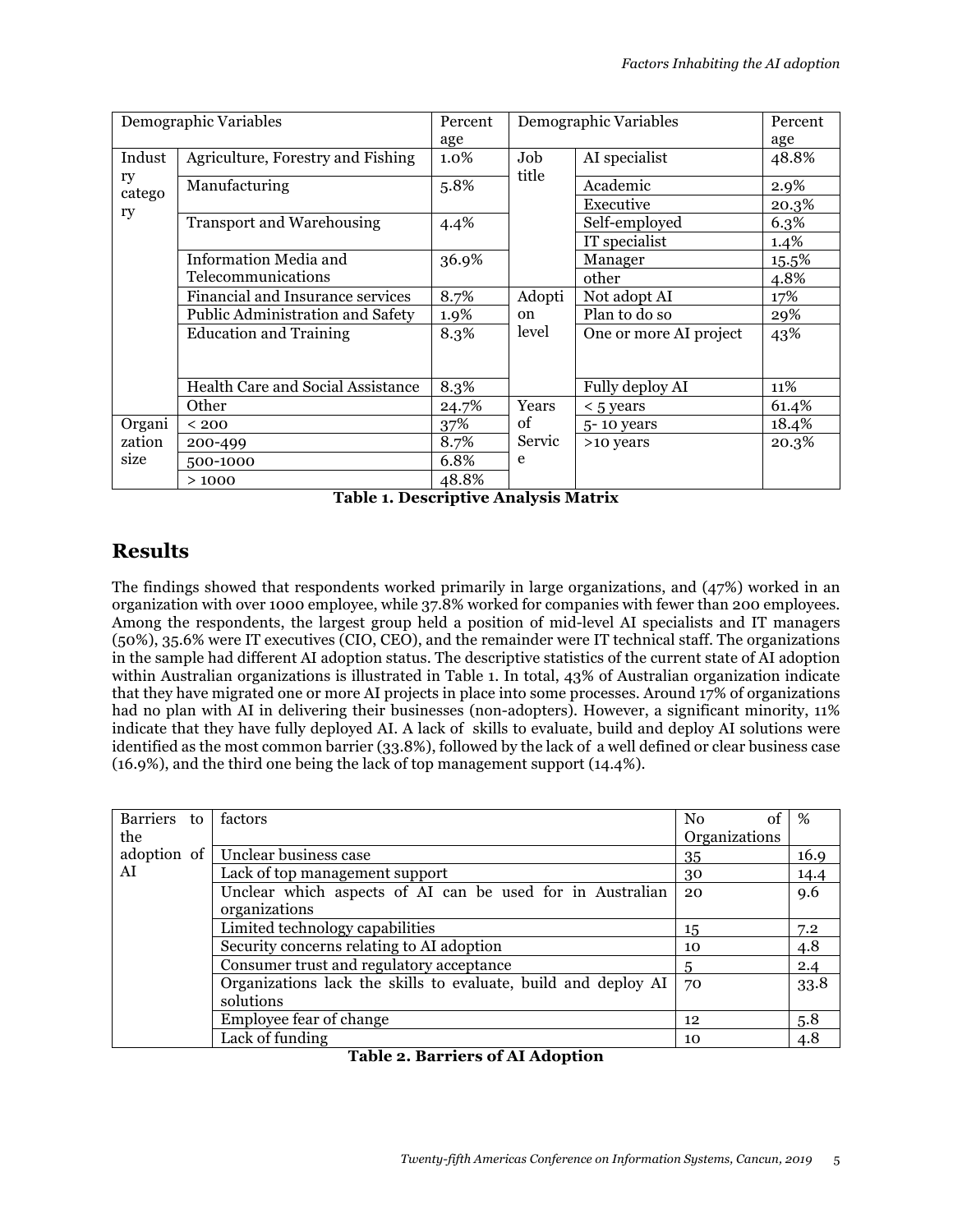Table 3 provides a breakdown of the respondents' intentions to adopt AI against their estimation of the main barriers to AI adoption. Although 17% of respondents reported that they have not migrated AI projects into some processes, 41.6% identified that they lack the skills as the main barrier to adoption of AI. Lack of AI skills to implement and manage AI were identified as the most common barriers (33.8%) followed by unclear business cases (16%) and lack of leadership support (14.4%).

| <b>Barriers</b>                                                             |                              |      | Level of AI adoption       |          |                                                                  |      |                                             |             |
|-----------------------------------------------------------------------------|------------------------------|------|----------------------------|----------|------------------------------------------------------------------|------|---------------------------------------------|-------------|
|                                                                             | adopt<br>Not<br>AI (level o) |      | Plan to do<br>so (level 1) |          | One<br><b>or</b><br>AI<br>more<br>project<br>$(\text{level } 2)$ |      | Fully<br>deploy<br>AI (level <sub>3</sub> ) |             |
|                                                                             | No                           | %    | N <sub>0</sub>             | %        | N <sub>0</sub>                                                   | %    | N <sub>0</sub>                              | %           |
| Unclear<br>business<br>for<br>AI<br>case<br>implementation                  | 10                           | 27.7 | 12                         | 20.6     | $\mathbf{1}$                                                     | 1.2  | $\overline{4}$                              | 17.3        |
| Lack of leadership support                                                  | 3                            | 8.3  | 7                          | 12.0     | 14                                                               | 15.5 | $\overline{4}$                              | 17.3        |
| Unclear which aspects of AI can be used for<br>in Australian organizations  |                              | 5.5  | 7                          | 12.0     | 13                                                               | 14.4 | 6                                           | 26          |
| Limited technology capabilities                                             |                              | 5.5  | $\overline{2}$             | 3        | 5                                                                | 5.5  | $\mathbf{O}$                                | $\mathbf 0$ |
| Security concerns relating to AI adoption                                   |                              | 2.7  | $\overline{2}$             | 3        | 3                                                                | 3.3  | $\mathbf{1}$                                | 4.3         |
| Consumer trust and regulatory acceptance                                    |                              | 2.7  | $\mathbf{O}$               | $\Omega$ | 3                                                                | 3.3  | $\mathbf{1}$                                | 4.3         |
| Organizations lack the skills to evaluate,<br>build and deploy AI solutions |                              | 41.6 | 24                         | 41       | 36                                                               | 40   | 7                                           | 30.4        |
| Employee fear of change                                                     |                              | 8.3  | $\overline{2}$             | 3        | 7                                                                | 7.7  | $\mathbf 0$                                 | $\mathbf 0$ |
| Lack of funding                                                             |                              | 11.1 | $\overline{2}$             | 3        | 8                                                                | 8.8  | $\mathbf 0$                                 | $\mathbf 0$ |
| Total                                                                       |                              | 100  | 58                         | 100      | 90                                                               | 100  | 23                                          | 100         |

**Table 3. Respondents' level of AI adoption and perceived barriers of adoption**

# **Discussion**

This study discovered the barriers that encourage and inhibit the adoption of AI for both private and public organizations in Australia. We constructed a standardized survey to measure the barriers that exist with regard to the adoption of AI in Australia based on the literature. The results can be divided into three broad themes; the adoption level of AI, AI drivers and barriers, and recommendations. The classification for these broad themes was based on the guidelines suggested by Butler et al. (2002).

### *Themes 1 Adoption level of AI:*

Adoption of IT innovation within organizations generally occurs into a variety of stages. These broad themes are grouped into three main stages: initiation, adoption and implementation or adoption (Rogers, 1995; Pierce and Delbecq, 1977). According to Pierce and Delbecq (1997), initiation starts with a 'pressure to change' which makes the organization aware of the technology and the problem and initiates resources attainment (Kamal, 2006). The adoption stage consists of evaluating the innovation to accept an idea (Damanpour and Schneider, 2006). The implementation or post-adoption stage is when the organization decides to implement the innovation and includes the post-adoption process. Our preliminary findings reveal that Australian organizations are cognizant of the value of AI adoption technology and appreciate the significant benefits that can result from such an implementation. This study found that 62% of the Australian organizations included in the study have adopted one or more AI projects for their business.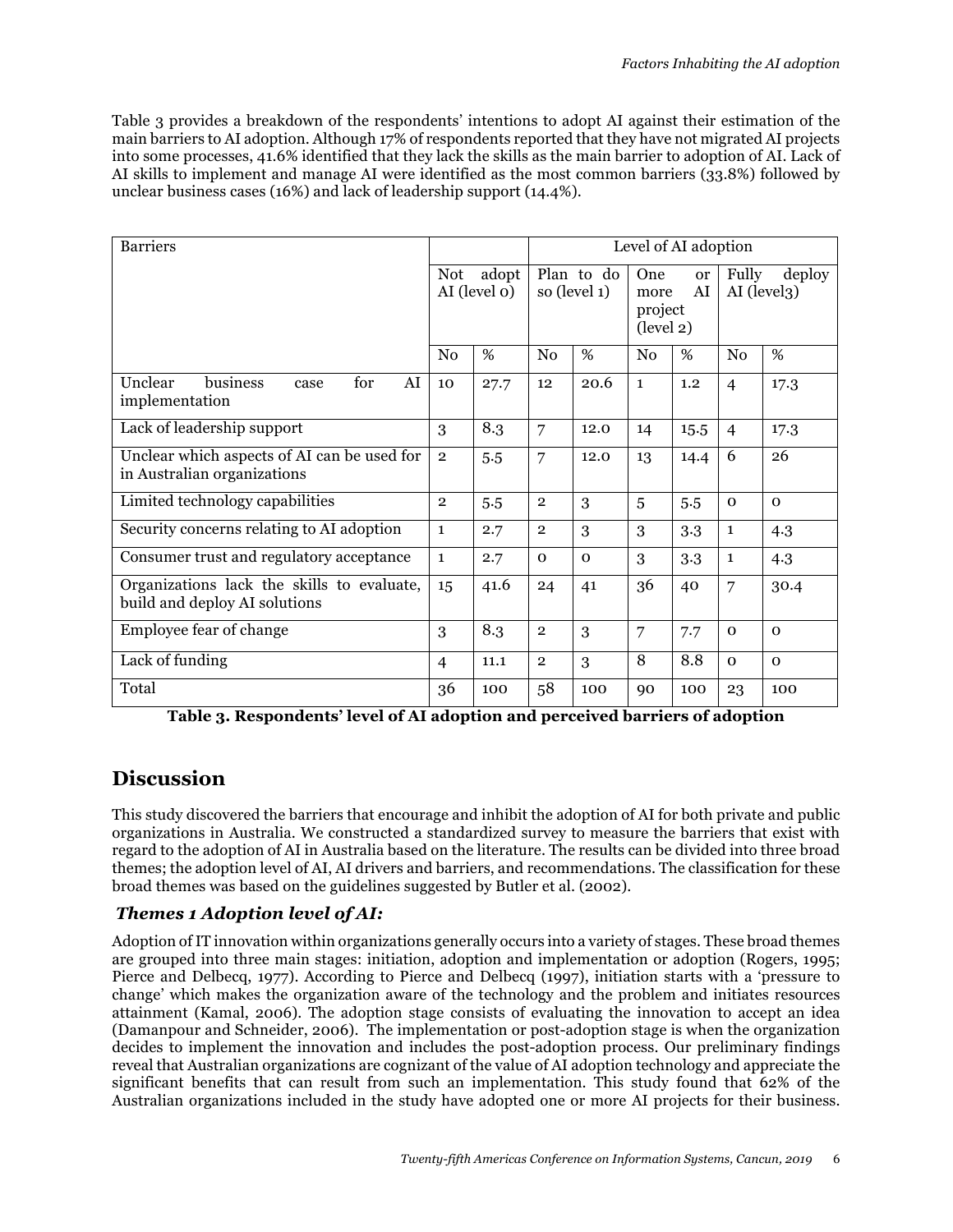This is inconsistent with the results of a previous study by Infosys (2017) which pointed out that Australian organizations were lagging behind organizations in other countries, or have no plans to deploy AI. The results of the present study show that around 62% of Australian organizations are engaged in AI, whereas the study by Infosys (2017) estimated an overall engagement of 25% within Australian industry, which is much lower than the figures exposed here. This could be explained by how adoption of AI is fast moving within the Australian industry and reveals the successful attempts of Australian organizations to keep up with the AI trend. Remarkably, this research found that the influence of organization size on AI adoption has not been supported at a statistically significant level. These results are inconsistent with those of Chui and Francisco (2017) who found that organization size had a positive effect on AI and on the adoption of new innovations. These findings is especially important for small and medium size organization who think organization size limits them in terms of benefitting from AI. However, further research needs to be done to confirm this. This study shows an increase of AI adoption among Australian organizations and reveals the successful attempts of Australian to keep up with AI trend. This could be explained by the increased awareness of AI in Australian organizations.

### *Themes 2 AI barriers:*

The barriers found in the study fall into three groups based on the level of AI adoption. The influence of barriers within the organizations surveyed were remarkably different, as shown in Table 3. The main barriers identified across the three contexts were lack of in-house skills to implement and manage alongside unclear business case for AI implementations. The first overall interesting result shows that organizations with high levels of AI adoption generally identified the same barriers as organizations with no or low levels of AI adoption. The findings of this preliminary study revealed that organizations lack the skills to evaluate, build and deploy AI solutions. This barrier ranks as the most important in terms of those organizations with no plans to adopt AI and those with one or more fully deployed AI projects. This indicates that AI adoption needs IT foundation including (data, tools and developers) and the fact that it often must be trained on unique data (Chui and Francisco, 2017). The second high-ranking barrier to respondents' adoption is the perceived lack of leadership support. Leadership support refers to the commitment of a top-level leader with regard to AI implementation. This emphasizes the importance of top management commitment to new technology adoption. Organizations in the initiation stage identify barriers related to understanding AI, such as unclear business cases, lack of leadership support, and security concerns (Fleming et al., 2017; Sikka, 2017; Ransbotham et al., 2017). This result indicates a demand for staff with skills to evaluate, build and deploy AI solutions in order to prepare organizations for AI adoption and transformation. In the pilot stage, employees' fear of change, legal issues, limited technology capabilities and uncertain returns on investment, pose the most significant challenges (Bughin et al., 2017; Grosz et al., 2016; Sikka, 2017; Ransbotham et al., 2017). In the implementation stage, organizations must overcome barriers related to modification and acceptance, such as AI talent shortages and employee resistance (Bughin et al., 2017; Fleming et al., 2017). These findings show that AI presents many of the same barriers and challenges as other innovations. However other challenges such as uncertainty of AI capability and business value have distinguished it from other digital technologies. Therefore, future research could involve collecting more data in this respect to provide an even richer understanding of this phenomenon.

### *Themes 3 Recommendations:*

Several researchers have highlighted a number of recommendations with regard to AI barriers. For example, Ransbotham et al. (2017) reported that AI, unlike other digital initiatives, involves the need for assessment skills to train AI algorithms from first development to when they become intelligent. Integrating the component parts of AI such as speech analytics, or machine learning into applications to make specific parts, requires the arrangement of data collection and training specifically for AI tasks (Curran and Purcell, 2017). The significance of organizational readiness suggests that technological capabilities such as technology infrastructure, data structure and human capital, are critical for determining whether or not an organization adopts AI. Moreover, Sikka (2017) highlights that applying AI to drive a business transformation is a strategic decision. The commitment of top management can also have a significant effect on embedding sustainability principles alongside wider AI safety concerns (Curran and Purcell, 2017). Therefore, decision-makers will be willing to adopt AI if the organization's role, responsibilities and accountability are clearly defined within each AI project, and these are compatible with its internal processes and culture. Chui (2017) stated that successful AI transformations require a solid business case and should align with existing strategies. In summary, the support of top management, a solid business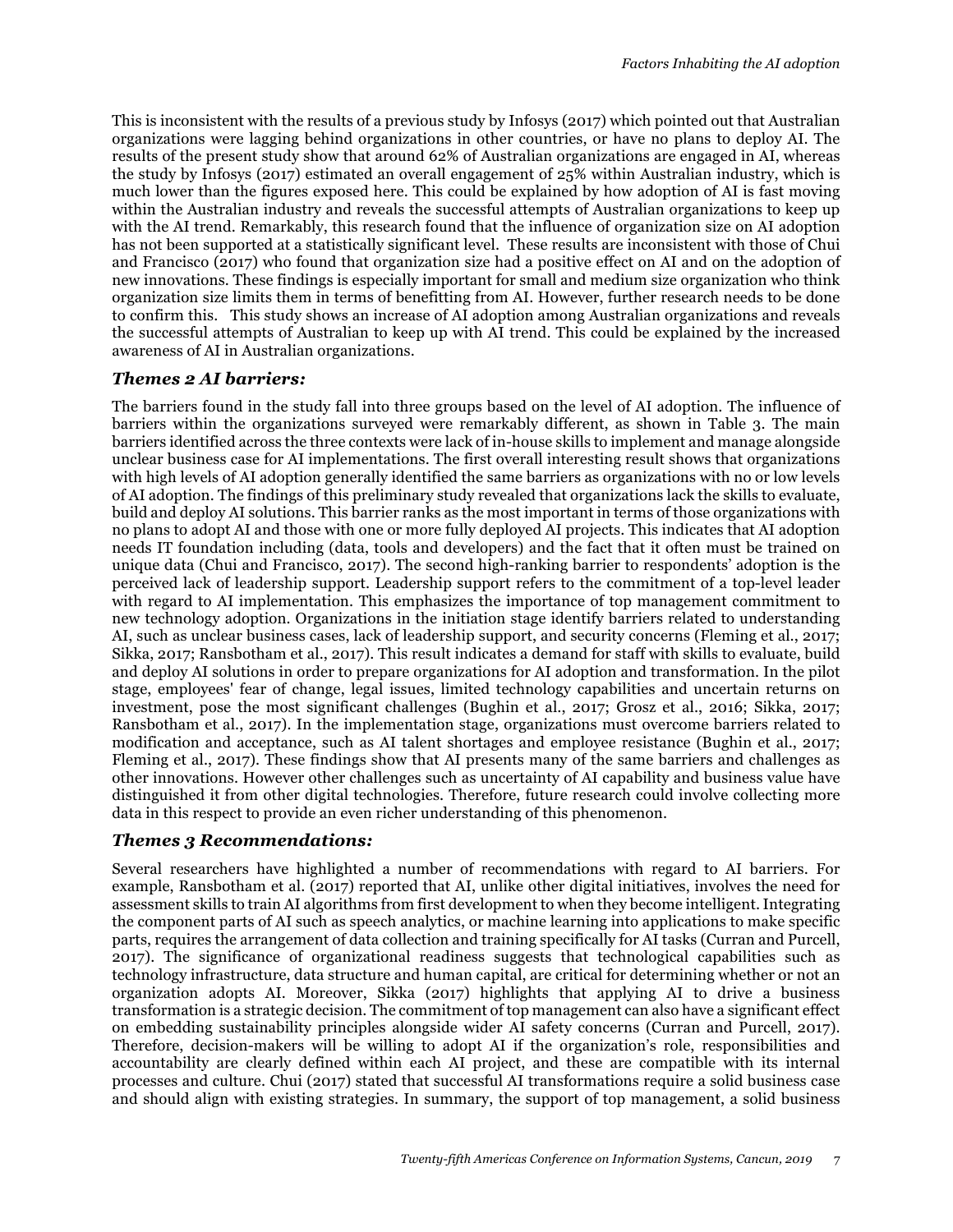case, sufficient AI skills, the development of AI standards and awareness, are essential for producing unbiased results and providing a better understanding of AI.

### **Implications for Research and Practice**

This research represents an early attempt study to identify barriers to AI adoption in Australian organizations. This study presents novel contributions to a research area that to date lacks empirical data on the AI adoption at organization-level. It offers several contributions to both theory and practice. This contribution starts with providing new motivation to extend the common perspectives of existing IS research as well as broadening its theoretical lenses to include AI adoption. The findings can be deduced from the present study which is that IS theories (such as the TOE framework) underline those barriers components that fit well when it comes to overcoming challenges to AI adoption. By adopting the TOE framework, the strategic adoption category included: organizational, environmental and technological have a significant relationship to the barriers of AI adoption. These fields are all closely related which can also be learned from the barriers to adoption approaches (Meske et al., 2018; Caguiat et al., 2017; Ngah et al., 2015). Furthermore, this study identifies the potential barriers to the adoption of AI. These barriers provide new insights into the adoption of AI at organizational-level. Of particular importance is the concern among organization about skills to evaluate, build and deploy AI solutions. Even though the significant benefits of AI are recognized and acknowledged by the organization, the concerns associated with a lack of top management support and unclear business cases about which aspects of AI can be used have hindered AI adoption on a widespread basis. The proposed theoretical themes can be used as a basis for future research at organization-level to validate the remedial recommendations to the key barriers identified in this research. Finally, the outcome of this research can be used to bridge the theoretical gap associated with AI adoption, which is still very rarely discussed, especially at the organizational-level. Our results provide a number of implications for practice. Findings from this study indicate that Australian organizations are adopting AI technology and are reaping many of the benefits suggested conceptually. Furthermore, the findings provide guidance for organizations about which barriers need to be overcome to leverage the value of AI. Additionally, it can also be used by the decision maker in implementing measures that can support and increase the level of AI adoption. Practitioners also have to collaborate actively to solicit the required skills and resources.

### **Conclusion and Future Work**

This research aimed to obtain an insight into AI adoption from the organization perspective, through a preliminary quantitative study to determine the factors that inhibit organization with particular attention to the barriers of AI adoption. We gained several significant barriers to AI adoption. The identified barriers are grouped into organizational, environmental and technical barriers. Though we carefully conducted this research, there are limitations to our work. Our results are based on Australian organizations, thus, future research should examine the generalizability of our findings given that the current sample is not expected to be distinctive and representative of organizations in general. Additionally, future research could involve a more in-depth investigation of the phenomenon by examining AI barriers with regard to a specific industry (e.g., healthcare, education, etc.). For example, organizations relating to information, media and telecommunications might, in general, possess a higher adoption rate as they have constantly been confronted with, and utilize, large amounts of data and also have access to more IT skills than many other industries such as manufacturing or transportation. We see the domains as a guiding start for more research on barriers to AI. Future research could combine the findings of this study with case study research focusing on the overcoming of barriers and the development of barriers recommendation. In the next phase of this research, we aim to deepen our understanding of influencing factors in this context by conducting using qualitative semi-structured interviews.

### **References**

ACS, 2017. AI: Australia Falling Behind: Other Countries have already implemented laws. (Available at https://ia.acs.org.au/article/2017/ai--australia-falling-behind.html).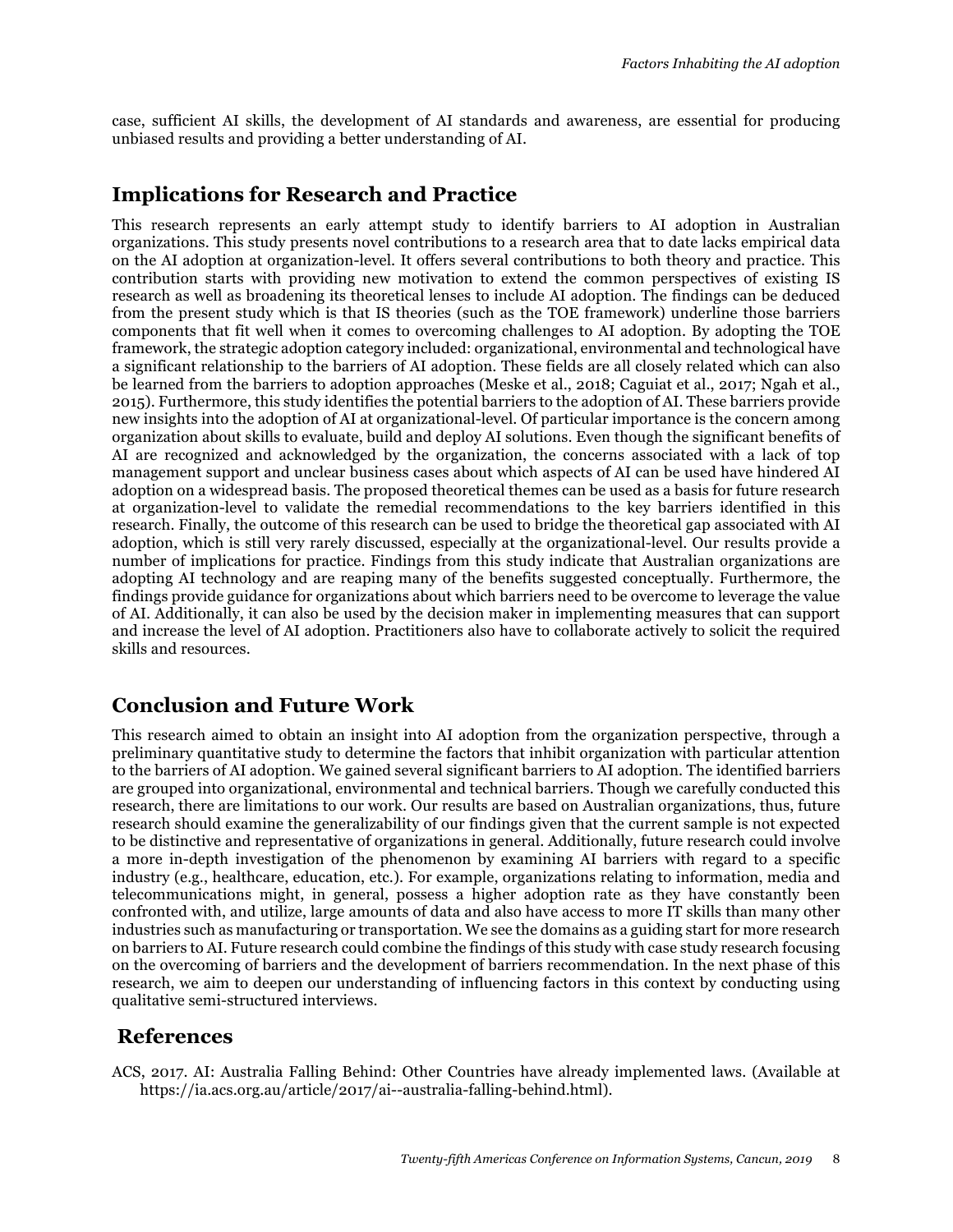- Alsheibani, S., Cheung, Y. and Messom, C., 2018. Artificial Intelligence Adoption: AI-readiness at Firm-Level. *Pacific Asia Journal of the Association for Information Systems*, 6, pp.26-2018.
- Alphabeta, 2018. The Automation Advantage: Strategy and Economics. AlphaBeta, Technical Report, 2-40. at https://www.alphabeta.com/wp-content/uploads/2017/08/The-Automation-Advantage.pdf).
- Agrawal, A., Gans, J. and Goldfarb, A., 2018. Prediction Machines: The Simple Economics of Artificial Intelligence. Harvard Business Press.Audzeyeva, A. and Hudson, R., 2016. How to get the most from a business intelligence application during the post implementation phase? Deep structure transformation at a UK retail bank. *European Journal of Information Systems*, 25(1), pp.29-46.
- Bollier, D., 2017. Artificial intelligence comes of age. The promise and challenge of integrating AI into cars, healthcare and journalism. The Aspen Institute Communications and Society Program. Washington, DC.
- Brynjolfsson, E. and Mcafee, A.N.D.R.E.W., 2017. The Business of Artificial Intelligence. *Harvard Business Review.*
- Bundy, A., 2017. Preparing for the Future of Artificial Intelligence.pp. 285- 290.
- Bughin, J., Hazan, E., Ramaswamy, S., Chui, M., Allas, T., Dahlström, P., Henke, N. and Trench, M., 2017. Artificial intelligence: The next digital frontier. *McKinsey Global Institute*.
- Butler, D.L. and Sellbom, M., 2002. Barriers to adopting technology. Educause Quarterly, 2(1), pp.22-28.
- Charniak, E., 1985. Introduction to artificial intelligence. Pearson Education India.
- Chui, M. and Francisco, S., 2017. Artificial intelligence the next digital frontier?. *Company Global Institute*, 47.
- Chui, M., Manyika, J., Miremadi, M., Henke, N., Chung, R., Nel, P. and Malhotra, S., 2018. NOTES FROM THE AI FRONTIER INSIGHTS FROM HUNDREDS OF USE CASES. pp. 2-7.
- Cox, B. and Ghoneim, S., 1996. Drivers and barriers to adopting EDI: a sector analysis of UK industry. *European Journal of Information Systems*, 5(1), pp.24-33.
- Creswell, J.W. and Clark, V.L.P., 2017. Designing and conducting mixed methods research. Sage publications.
- Damanpour, F. and Schneider, M., 2006. Phases of the adoption of innovation in organizations: effects of environment, organization and top managers 1. *British journal of Management*, 17(3), pp.215-236.
- Doherty, E., Carcary, M. and Conway, G., 2015. Migrating to the cloud: Examining the drivers and barriers to adoption of cloud computing by SMEs in Ireland: an exploratory study. *Journal of Small Business and enterprise development*, 22(3), pp.512-527.
- Edmondson, A.C. and McManus, S.E., 2007. Methodological fit in management field research. Academy of management review, 32(4), pp.1246-1264.
- Ebu, N.I., Mupepi, S.C., Siakwa, M.P. and Sampselle, C.M., 2015. Knowledge, practice, and barriers toward cervical cancer screening in Elmina, Southern Ghana. *International journal of women's health*, 7, p.31.
- Liébana Cabanillas, F., Slade, E. and Dwivedi, Y., 2016. Time for a Different Perspective: A Preliminary Investigation of Barriers of Merchants' Adoption of Mobile Payments. *Twenty-two Americas Conference on Information Systems*, pp.3-7.
- Fleming, R.M., Fleming, M.R., Mc Kusick, A. and Chaudhuri, T.K., 2018. FMTVDM©℗ Nuclear Imaging Artificial (AI) Intelligence but First We Need to Clarify the Use Of (1) Stress,(2) Rest,(3) Redistribution and (4) Quantification. *Biomedical Journal*, 1, p.4.
- Harrigan, J., Rosenthal, R., Scherer, K.R. and Scherer, K. eds., 2008. New handbook of methods in nonverbal behavior research. *Oxford University Press*.
- Hawk, S., Zheng, W. and Zmud, R.W., 2009. Overcoming Knowledge-Transfer Barriers in Infrastructure Management Outsourcing: Lessons from a Case Study*. MIS quarterly executive*, 8(3).
- Gartner. 2017a. "Applying Artificial Intelligence to Drive Business Transformation: A Gartner Trend Insight Report," pp. 2-7.
- Gartner. 2017a. Gartner's Top 10 Strategic Technology Trends for 2017. (Available at https://www.gartner.com/smarterwithgartner/gartners-top-10-technology-trends-2017; retrieved; retrieved March 1, 2018).
- Gartner. 2019. Gartner Predicts the Future of AI Technologies. (Available at https://www.gartner.com/smarterwithgartner/gartner-predicts-the-future-of-ai-technologies).
- Grosz, B.J., Altman, R., Horvitz, E., Mackworth, A., Mitchell, T., Mulligan, D. and Shoham, Y., 2016. Artificial intelligence and life in 2030: One hundred year study on artificial intelligence. *Stanford University*. Retrieved July, 2, p.2018.
- Infosys. 2017. " Amplifying Human Potential: Towards Purposeful Artificial Intelligence," pp. 4-8.